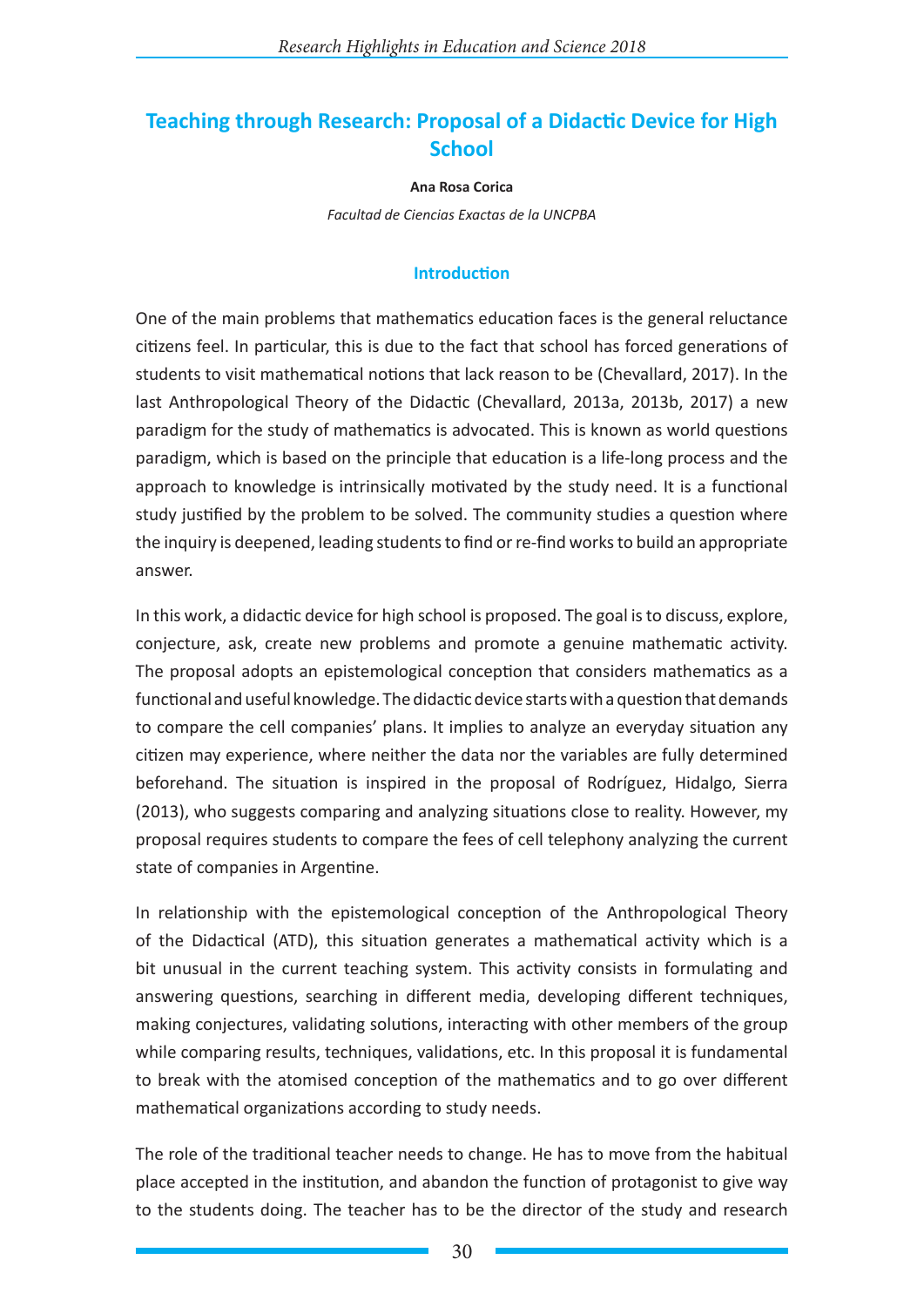process, able to influence opportunely and effectively to foster the study. The teacher´s study help must enable the students to find where the problematic of the situation is as well as to keep the study meaningful.

## **Framework**

The Anthropological Theory of the Didactic (Chevallard, 1999, 2007, 2013a, 2013b, 2017) proposes to introduce functional study processes in the teaching system. It aims to analyze fundamental questions (in general non-mathematics), which give rise to the curriculum. The study of these questions generates new questions to study, and reveals the necessary work to use. In this paradigm, the leadership of the questions takes precedence (and the corresponding answers to them) attenuating the leadership of the work that traditional pedagogy allocates. This proposal is materialised in a didactic device named Study and Research Paths (SRP). This device supports a new scholar epistemology based on the research and the world question. The methodology of the new paradigm needs to add didactic gestures, which involve changes with respect to traditional teaching. This proposal would permit to confront the didactic phenomena identified by Chevallard (2013a) as monumentalisation of the knowledge, typical of the visit work paradigm. Here, the study is found directly and its study is motivated by a formal decision according to traditional lineal organisation.

A typical didactic system of the research paradigm is characterized by a student group *X* that study a questions Q with the help of a teacher or teacher group *Y*, who together contribute a possible answer to . The production of requires that the didactic system S has instruments, resources, works. That is, the system needs to generate a didactic medium *M* to produce .

The SRP begins with a question suggested by the teacher. The study leads to find or re-find several mathematical organisations and other disciplines. In this way, it follows that the question-answer pairs are the core of the study processes . Here are all the questions in the core ♥ and are the corresponding answers for each (Chevallard, 2007).

The didactic gestures typical of the study and research named dialectics are required to implement a SRP (Chevallard, 2007, 2013b). Next, five essential dialectics can emerge from processing the situation study suggested in this paper:

- *The study and research dialectic*. A research supposes the study of the combination of questions and pre-established answers. This dialectic is the engine of teaching for SRP. We cannot research without studying. In addition, a genuine study is the generator of questions to be researched.
- The media and middle dialectic. The productions of provisional successive answers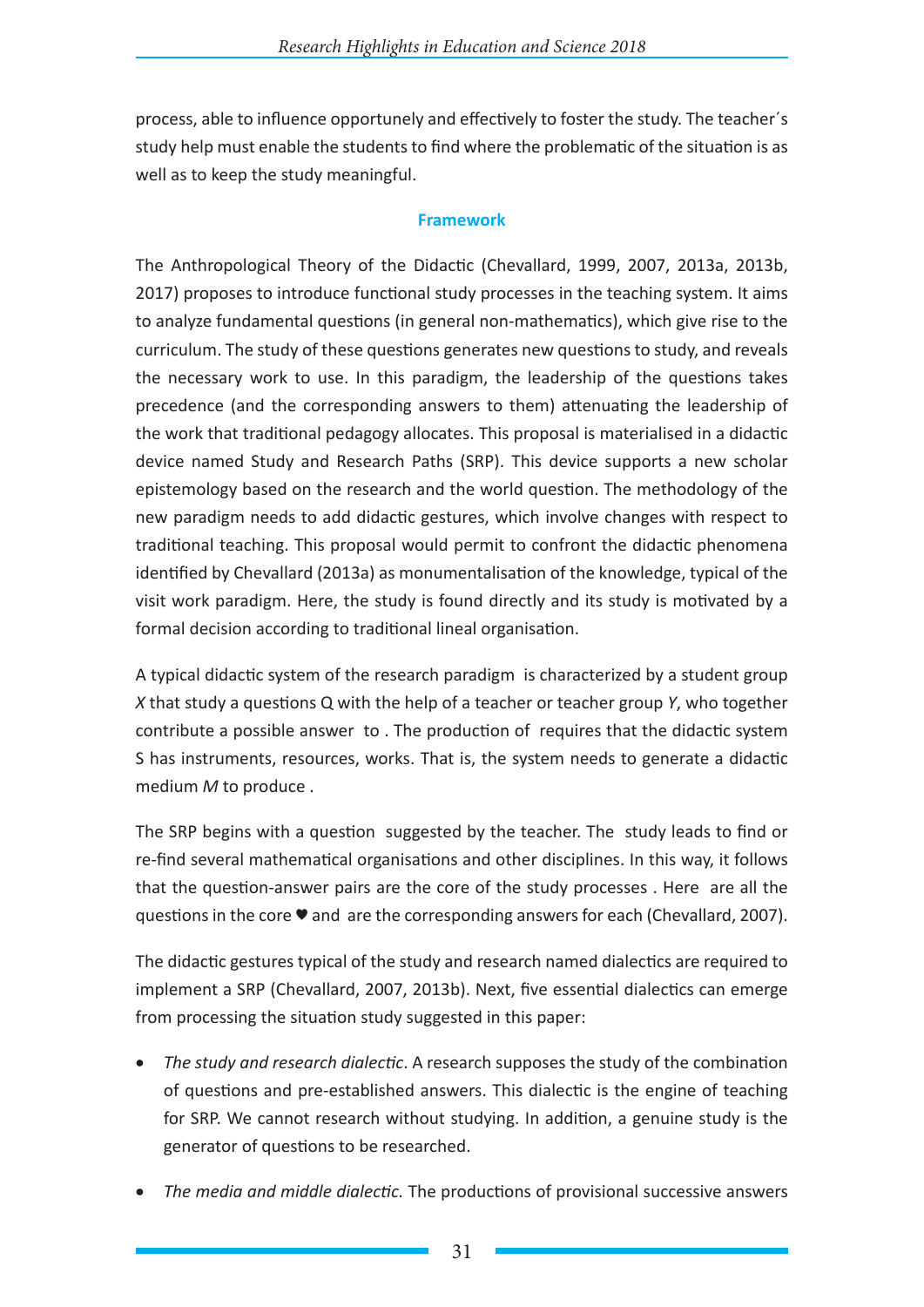require pre-established answers, accessible by means of communication and diffusion: the media (book, paper, class note, etc.). These answers are the product of conjecture, therefore they must be checked before being transformed and incorporated to the medium.

- • *The individual and group dialectic.* The students with the study director must distribute the task and negotiate the responsibility.
- The dialectic of getting in and out of topic. If the question is open and brainstorming, it is likeable to get out of the topic, even it could be necessary to get out of the reference discipline and get back in later.
- The dialectic dark boxes and the light boxes. This refers to the need to establish whether a work deserves to be studied, clarified analyzed, etc., or some knowledge is approached at grey level. Here is not essential to answer the brainstorming questions and its derivate questions.

A teaching by SRP presupposes the formulation of questions and its study in agreement with the full group. This demands to share out responsibility and allocate individual task. Thus, the group process of producing answers is resumed. The works found or re-found to produce the answers will be studied with certain level of depth to establish its pertinence. Moreover, during the study new questions can appear, which the study community will decide when and how to answer. Therefore, the responsibility of the study does not fall in the individual but rather in the producing community which holds and validates the answers generated collectively.

Next, the description of a situation is suggested. Its study allows that some typical gestures of the pedagogy of research emerge.

# **Description of the didactic proposal**

This didactic device starts in situation 1. The analysis of the situation generates questions not planned from the start. Here a possible path is proposed. The activity can be developed in several directions. Studying the questions with more or less depth will depend on the students'general interest.

The teacher´s activity consists in supervising the productions of the students and regulating the time to systematize the discussion of the different groups. It is fundamental that the students keep the initial situation meaningful. They should avoid giving immediate answers because they impede to problematize and find the functionality of mathematics to provide an answer.

First, the initial situation is presented: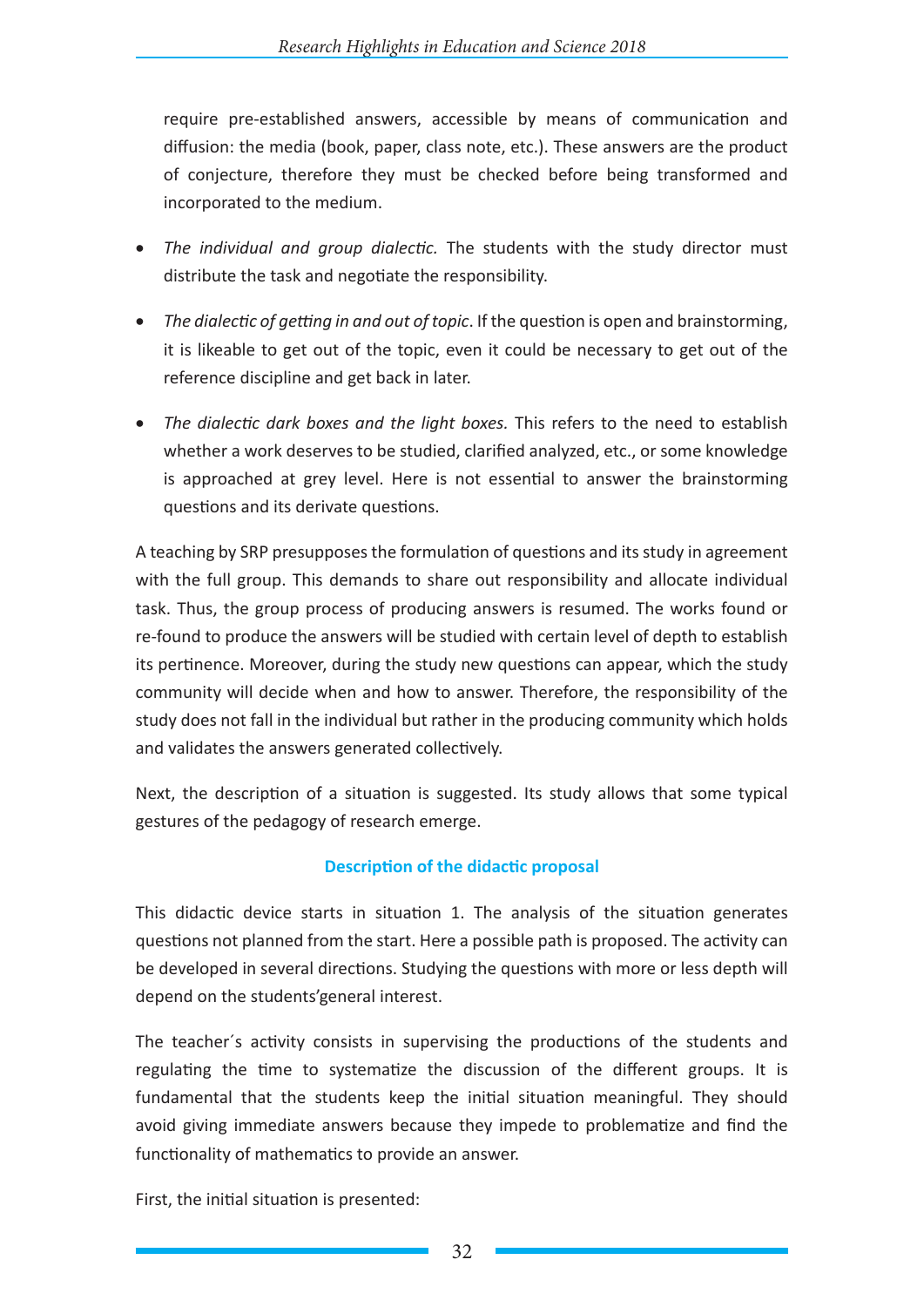# **Situation 1**

There are several Cell Companies in the market. We want to contract one. Which one? Why?

Next, possible paths that can emerge during the study are described. In addition, situations are proposed to develop the study as a result of either the students´ proposal or the teacher´s formulation.

In this way, it is essential that learners group come up with the need to play formulating questions and answers which do not provide an immediate answer.

As a first step, the teacher can ask the learners: "What cell companies do you use?" "Why did you choose these cell companies?" The students are expected to formulate new questions focused on the analysis of the plans of the cell telephony. This information is available on the web pages of each cell company but, as it is varied, students need to organize it to compare and decide how to study it.

Currently, three companies in Argentine offer the following information about their plans:

- − Fee plan charge
- − Megas available to use internet.
- − Telephone number to talk unlimitedly.
- − Available credit to all consumption.
- − SMS included in the plan
- − Purchase cost to use internet once the available credit is over.
- − Form and cost of local and long distance calls.
- − Form and cost of local and long distance calls once the available credit is over.
- − Access to music and video.
- − Available minutes to talk included in the fee plan charge.

Analyzing the fee plan charge we can understand how the cell companies value the communication by telephonic call. The resolution Nº 26/2013 of the Ministry of federal planning, public investment and services in Argentine, establishes that the first 30 seconds of the communication have a fixed cost, then the cost is valued per second.

Next, the situation 1 is developed. This leads to go through different mathematics praxeologies, some of which form part of the curricula of the high school in Argentine.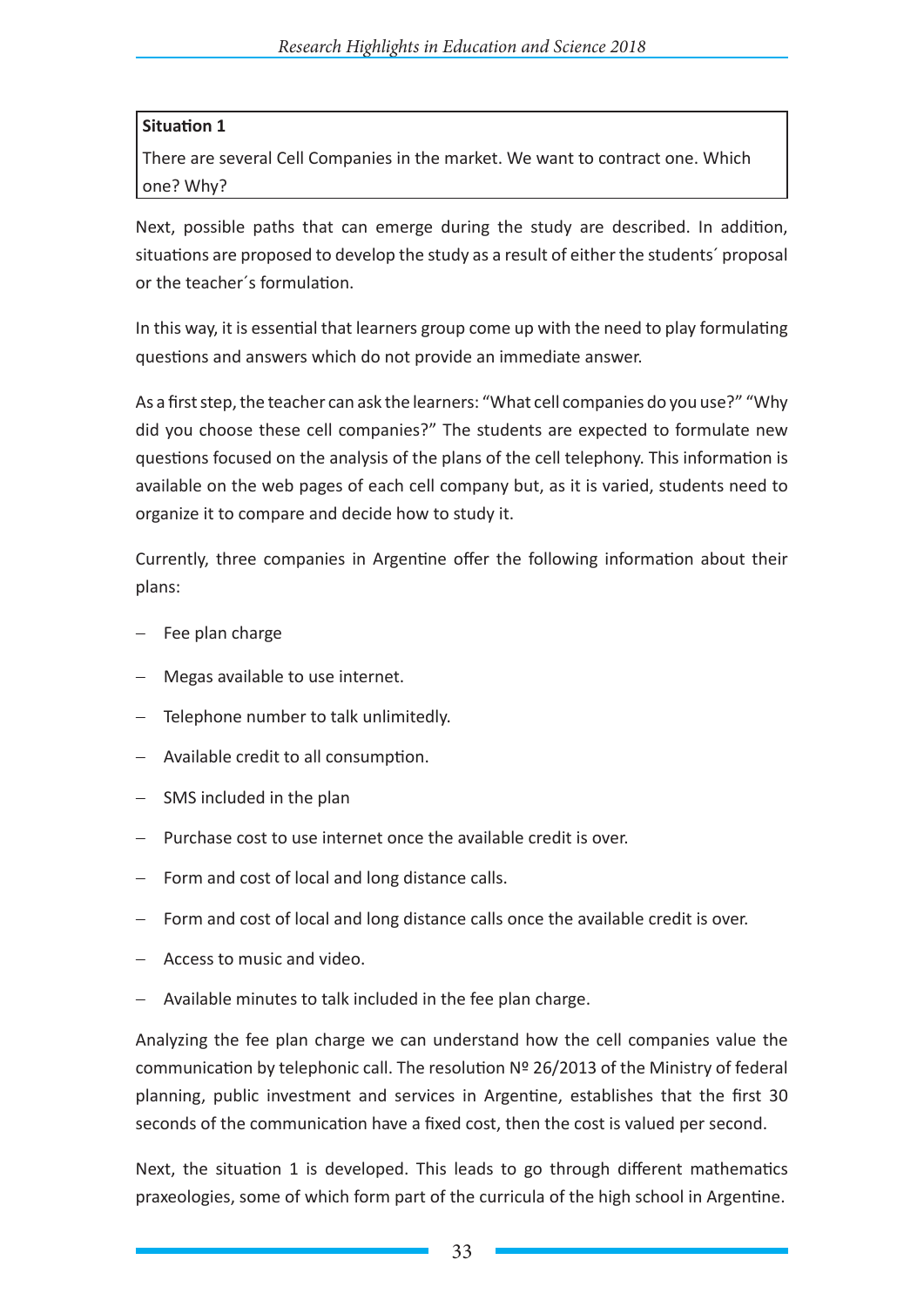The exploration of situation 1 generates new questions. Firstly, if we want to contract one cell company, we have to establish our needs. Therefore, we must study the following questions:

# **Situation 2** How do we use our cell?

For each client, this information is available in cell telephone or in personal profile of the web page company.

To establish what we use our cell for, we to need collect and synthetize information about contact number, register call, SMS use, etc. Thus, the student will be able to study fundamental tasks about descriptive statistics, such as: collect data, organize data in tables, analyze values of categorical variables and numerical variables, summarize and represent data, communicate information from statistical studies. This task leads, for example, to establish temporal space to register the data and organize them in tables. In this organisation basic notions of statistics such as relative and absolute frequency may participate.

The study depends on the personal use that each student makes of his cell phone. For example, the proliferation of the use of WhatsApp to establish communication via message generates that SMS turn out obsolete or only employed by the company of cell telephony for publicity. If the study does not progress and the questions formulated do not suggest further depth, I propose the study of the next situation.

# **Situation 3**

What other forms of communication can we establish with the cell?

In relation to the study of situation 3, it is possible to increase the information about the cell phone use beyond the personal scope. To start this analysis, the information should result useful to make a survey. This is proposed in situation 4:

# **Situation 4**

Make a survey to gather information about how secondary students use their cell phones.

These situations lead us to the problematic: How is a survey prepared? How do we implement the survey? How is the generated data analyzed? How are the results reported? Again, the study of data from descriptive statistic is vital. The analysis also involves the use of some software to summarise data volume.

If we go back to the initial situation, we can also study the following: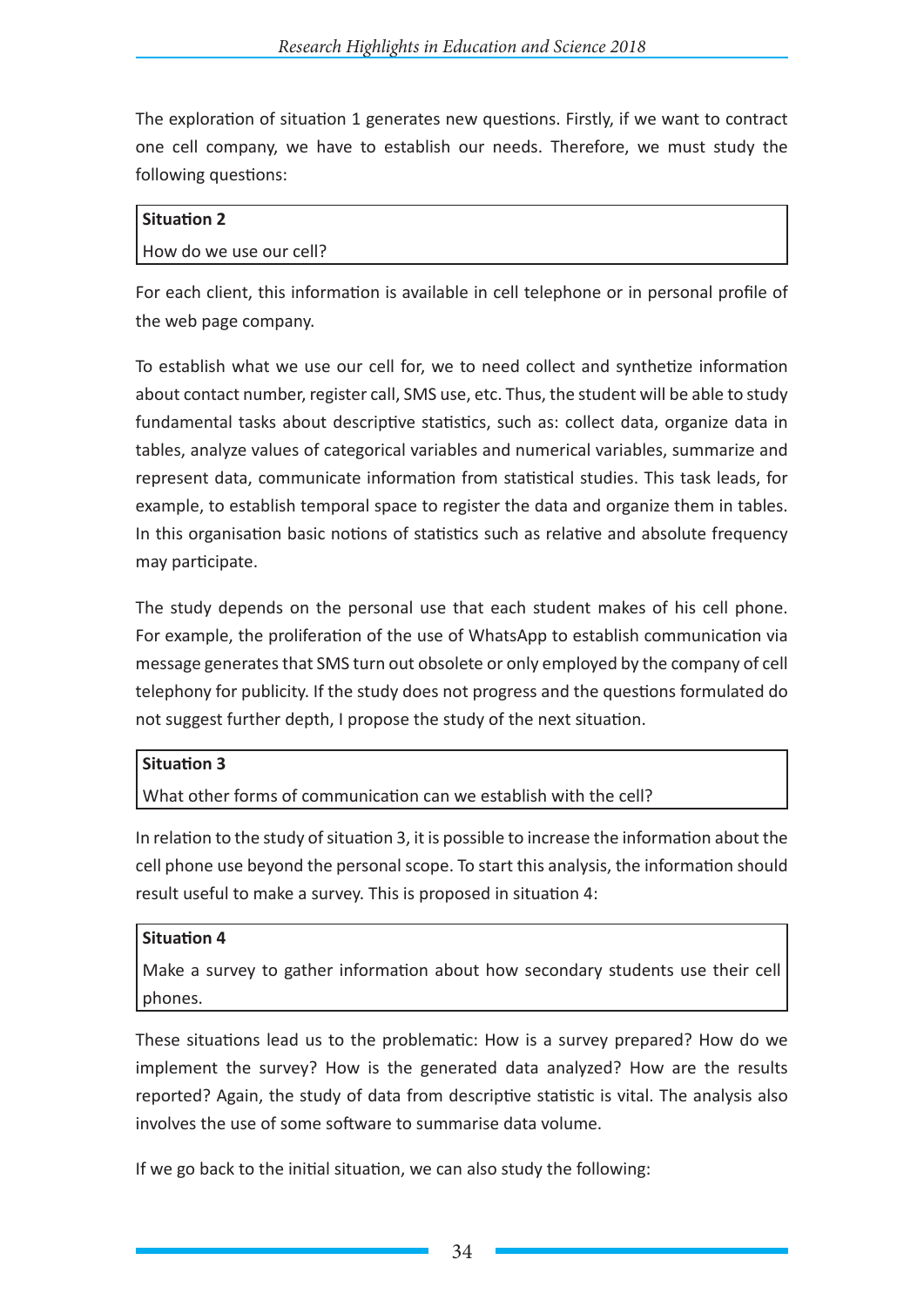# **Situation 5**

What data are considered to compare the fee of cell telephony?

To compare the fee of cell telephony, it is necessary to consider the aspects indicated in the description of the situation 1.

The megas to use internet can be quantified from different applicative to cell telephone. This is complex to analyze because it depends on the applicative chosen by the user. For the final analysis the megas offered by each company will be considered in relation with the plan cost.

The access to music and video depends on each company. Some companies offer this package at zero cost for a limited period.

The communication by SMS is simple to analyze. The SMS cost is given for unit cost. If we want to know which company offers the lowest SMS cost, we can analyze the companies' information and decide. To calculate the SMS cost we can use the following expression:

# $m(x)=kx$

The expression  $m(x)$  belongs to a direct proportionality function. Here, represents the message number and the unit cost of the message.

In an ideal case, all available credit for all consumption  $(c_{\rho})$  included in the payment is used to send SMS. In this case, [c<sub>,</sub>/k] SMS can be sent as maximum. In this expression, we used entire part function because if the quotient does not turn out to be a natural number, the resultant decimal of the operation is not sufficient to cover the send cost of a message.

Finally, the domain function  $m(x)$  is:

$$
dom(m(x)) = \left\{ x \in \mathbb{N}/1 \leq x \leq \left[\frac{c_r}{k}\right] \right\}
$$

To decide which company has less cost to send SMS is sufficient to compare the pending of  $m(x)$  for each company. Also, this should be studied in relation with the available credit to all consumption of each plan. The company offers different cost to send SMS and available credit to all consumption. Sometimes, the company that offers the lowest cost to send SMS does not always offer the most available credit to all consumption. Thus, the study must be made in a comprehensive way.

The most problematic of the situation is when we want to analyze the telephonic call cost. So, we have to understand how the company rates the telephonic call. In this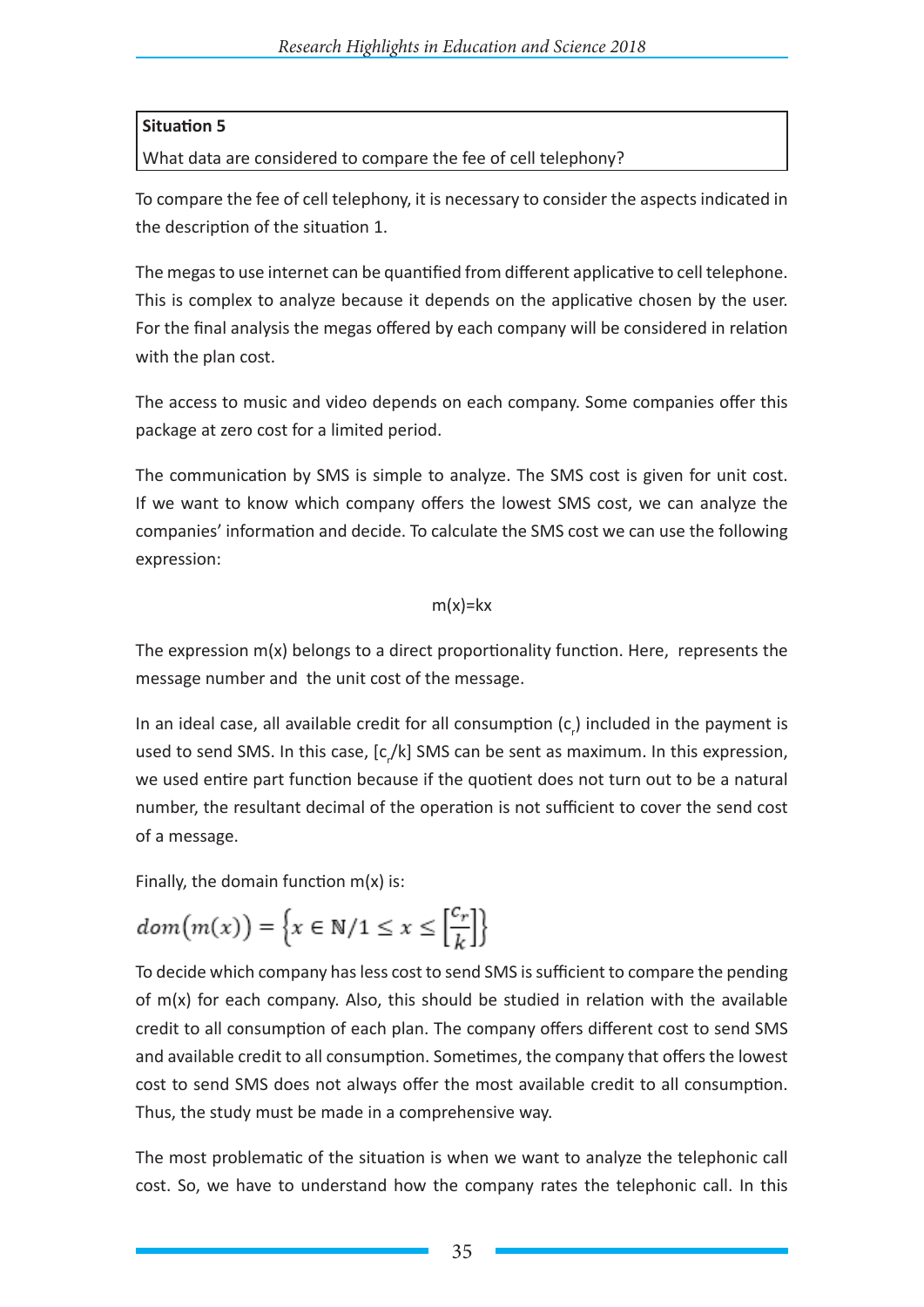regards, the following situation is propose to study.

## **Situation 6**

How to calculate the cost of a call?

According to resolution Nº 26/2013 of the Ministry of federal planning, public investment and services of the Argentine Republic, the way the call is valued by companies of cell telephone is a fixed cost to the first 30 seconds once established communication and, then the cost is valued per second.

Regarding the plans that the companies offer, the students might give immediate answer, indicating the available information on the web page of each company. This situation is not problematic as the students do not find the usefulness of maths to answer. In this situation, I propose to study the following:

#### **Situation 7**

What is the cost of all the calls registered in the personal cell telephone? How to calculate it?

### **Situation 8**

What is more advisable: talk t seconds in one call or in several calls? Why?

Given available information in the plans that the telephone cell companies offer, it follows that to calculate the cost of a call, the companies will invoice a fixed cost that considers the first seconds of communication. Then, the companies establish a cost for each extra second that the communication goes on.

Finally, the group can obtain the next mathematical model to calculate the cost of a t seconds call.

$$
c(t) = \begin{cases} \n c_e & si & 1 \le t \le t_e \\ \nc_e + c_s(t - t_e) & si & t_e + 1 \le t \le \left\lfloor \frac{c_r - c_e}{c_s} + t_e \right\rfloor \n\end{cases}
$$

Where  $t_{\text{e}}$  is the maximum time that contemplates the cost for the establishment of the call.  $c_r$  is the credit for all consumption.  $c_{\rm e}$  is the cost for establishing the call. Finally,  $c_{\rm s}$ is the cost for each second after the  $t_{\varepsilon}$  seconds once established the communication.

The expression cost c(t) belongs to a function defined by pieces. This is composed by a branch that belongs to the expression of a constant function and another one that belongs to the expression lineal function. The latter is positive and increasing because  $c_{\rm e}$ >0 and  $c_{\rm s}$ >0  $\cdot$  In addition,  $c_{\rm s}$  t<sub>e</sub> is smaller than  $c_{\rm e}$  , otherwise the situations would not have sense. Were  $c_s t_e \geq c_e$ , to some values of , the cost of the call would be negative. Namely, it would indicate loss to the companies and balance in favour of the user. In this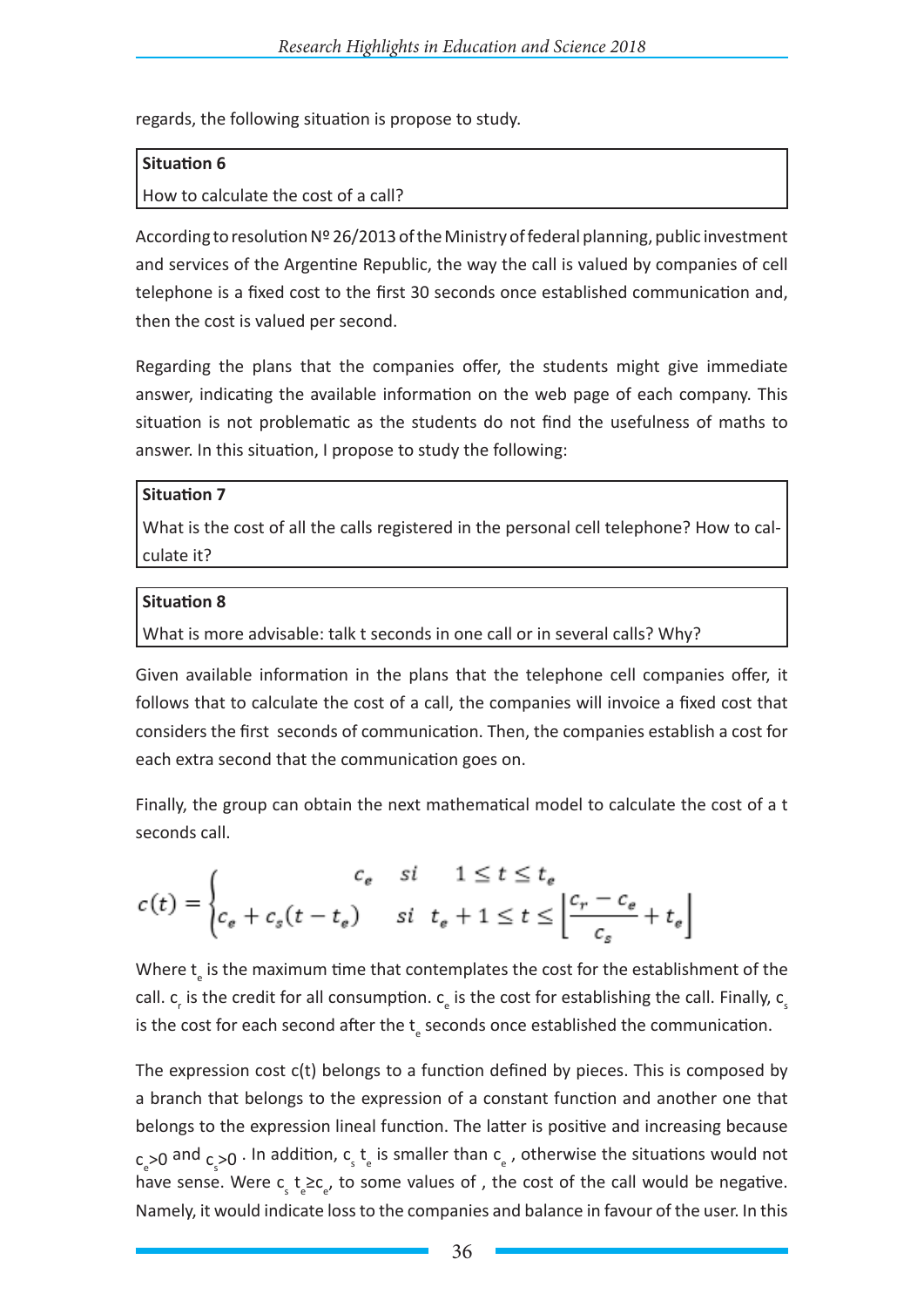way, the minimum cost of a call is  $c_{e}$ .

The domain of is:

$$
Dom(c(t)) = \left\{ t \in \mathbb{N}/1 \leq t \leq \left\lfloor \frac{c_r - c_e}{c_s} + t_e \right\rfloor \right\}
$$

*t* represents the time which is continuous. However, in the problem context *t* is considered to take natural values by the form of call valuation of the cell telephone companies.

The companies value the time a communication lasts by the roof function. For example, if a telephone communication lasts 41.6 seconds, the companies will invoice 42 seconds. However, if the time  $t$  is considered as continuum ( $tER<sup>+</sup>$ ) the second function branch  $c(t)$ needs transforming in  $c_e + c_s([t] - t_e)$ . In this paper we will consider that because the registration of the last call in the cell phone or on the personal web page is in seconds instead of split seconds.

Next, the function c(*t*) is analyzed. The branch that involves a constant function represents the cost of a call which lasts from 1 to  $t_{\rm s}$  seconds. In this term, all the calls have the same cost and are worth  $t_{\text{e}}$  seconds. In turn, to calls which last over  $t_{\text{e}}$  seconds, the cost function corresponds to a lineal function. In this case, the validity needs to be analyzed.

The telephone cell companies stipulate an available credit to all consumption  $(c_{p})$  for each plan they offer. Suppose that c, were used in a continuous call to maximize its use. If we consumed  $c<sub>r</sub>$  in telephone communications of different duration, the cost of the call would always be affected by the cost of the communication establishment.

Thus, we may be able to maintain a communication that lasts at most  $\left\lfloor \frac{c_r-c_{\epsilon}}{c_s}+t_{\epsilon}\right\rfloor$ seconds with available credit to all consumption that the companies stipulate, the maximum time to talk is the result of the following equation:

$$
c_e + c_s(t - t_e) = c_r
$$
  

$$
t = \frac{c_r - c_e}{c_s} + t_e
$$

The floor function is used in the expression  $\left\lfloor \frac{c_r-c_{\varepsilon}}{c_{\varepsilon}}+t_{\varepsilon}\right\rfloor$ , because according to the value to each parameter, the result of the operation can be a rational number. The split seconds that are the result of the calculus are lost by the user. The companies fix the communication per second duration.

To deepen the analysis of the comparison among cell companies is interesting to analyze current situations. The three companies hereto considered propose the following plans. This data correspond to the most economical plan of the three companies dated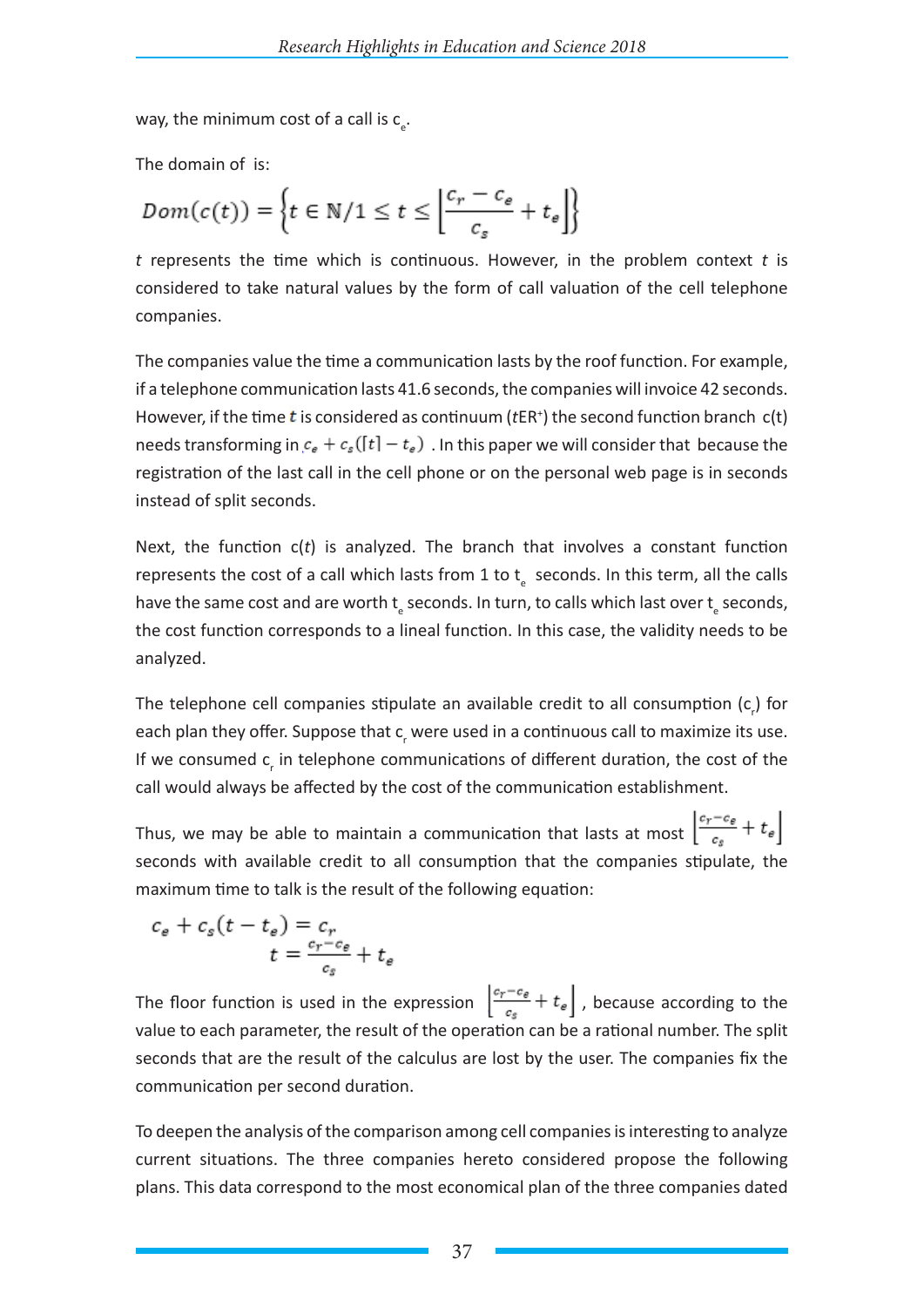| Company   | Plan<br>cost | Internet<br>included | <b>Available</b><br>credit to all<br>consumption | <b>SMS Includ-</b><br>ed | <b>SMS</b><br><b>Excess</b> | Call connec-<br>tion (First30<br>seconds) | Second<br>included<br>cost | <b>Minutes free</b><br>to call other<br>companies |
|-----------|--------------|----------------------|--------------------------------------------------|--------------------------|-----------------------------|-------------------------------------------|----------------------------|---------------------------------------------------|
| Company 1 | \$250        | 1G                   | \$55                                             | 100                      | \$1.80                      | \$1,5780                                  | \$0.0526                   | -----                                             |
| Company 2 | \$299        | 2G                   | \$30                                             | Unlimited                | \$2.67                      | \$2.9251                                  | \$0.0975                   | 200                                               |
| Company 3 | \$260        | 1G                   | \$30                                             | Unlimited                | ---------                   | \$2,31                                    | \$0,077                    | 200                                               |

October 2017 in Argentine:

Suppose we wanted to know how long we can call with the available credit full to consumption credit offered by each company. In Company 1 the plan allows to call 1045 seconds (approximately 17 minutes). In Company 2, the plan allows to call 307 seconds (approximately 5 minutes). In Company 3 to call 389 seconds (approximately 6 minutes).

In particular, the Company 1 plan offers lower cost of both the call connection and seconds than the plan of the Companies 2 and 3. Also, the full credit consumption is higher in the plan offered by Company 1. Finally, we conclude that it is possible to have calls of similar duration for the plans offered by the Companies 2 and 3.

If we study totality plan, the companies 2 and 3 included 200 minutes to call other companies and they offer the same full credit consumptions. I conclude that it is possible to have calls of similar duration for both plans. It is only for communications nearer than 30 kilometers though, as the Company 2 applies additional cost.

The analysis of call cost can be deepened studying the functions of the particular case of each company. However, it is suggested moving away from particular situations to study possible cases we might face. In this sense, the following situation is proposed:

# **Situation 9**

Considering two cell companies that offer different cost for call connection and the cost per second after seconds once connected, which company is more economical in relation with the duration of the call?

Suppose that cost function for two cell companies were the following.

$$
c_1(t) = \begin{cases} c_{e_1} & \text{si } 1 \le t \le t_e \\ c_{s_1}t + c_{e_1} - c_{s_1}t_e & \text{si } t_e + 1 \le t \le \left\lfloor \frac{c_{r1} - c_{e_1}}{c_{s_1}} + t_e \right\rfloor \end{cases}
$$
\n
$$
c_2(t) = \begin{cases} c_{e_2} & \text{si } 1 \le t \le t_e \\ c_{s_2}t + c_{e_2} - c_{s_2}t_e & \text{si } t_e + 1 \le t \le \left\lfloor \frac{c_{r2} - c_{e_2}}{c_{s_2}} + t_e \right\rfloor \end{cases}
$$

In both expressions, the expression of the second branch involving a lineal function was modified by means of algebraic techniques. In particular, we aim at obtaining an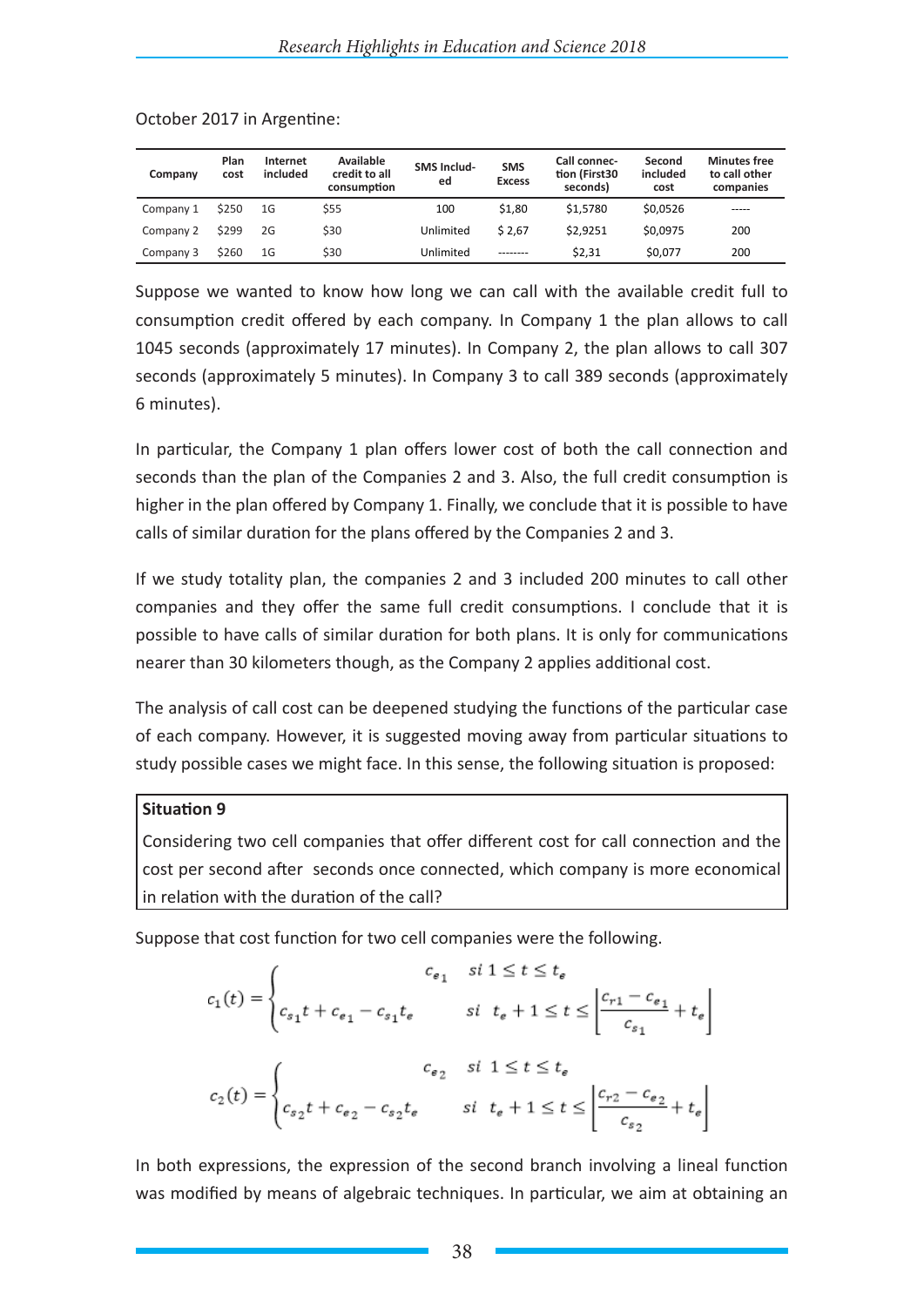expression as f(x)=ax+b, thus leaning the composition of parameter *b*. This depends on c<sub>e</sub> and c<sub>s</sub>. It results that b=c<sub>e</sub>-c<sub>s</sub> t<sub>e</sub>. *b* is a positive parameter because c<sub>e</sub>,c<sub>s</sub>, t<sub>e</sub> are fixed cost and  $c_e \geq c_s t_e$ .

The study of the situation 9 analyzes to what time values *t*, result  $c_1$  (t)= $c_2$  (t),  $c_1$  (t)< $c_2$  (t) y  ${\mathsf c}_1$  (t)> ${\mathsf c}_2$  (t). To compare it is essential to interpret the involved situation. The particular cases of each company may be studied by arithmetic, graphic and algebraic techniques. Here only the algebraic techniques are used as they justified to others.

To compare the call cost of each company we need to analyze the possible values of the parameters that make up the expression ( $c_{\text{e}}$  and  $c_{\text{s}}$ ) will not be analyzed here because it is a set value and identical to all companies. This allows to predict possible cases:

Case 1: If 
$$
c_{e_1} = c_{e_2}
$$
 and  $c_{s_1} < c_{s_2}$  or if  $c_{e_1} = c_{e_2}$  and  $c_{s_1} > c_{s_2}$ 

For both companies, the call connection cost is the same, but it is higher at  $t_{e}$  seconds in one of them.

The second branch in the cost function c(*t*) between both companies differ in origin ordinate and slope. Therefore, a period in which the cost for both companies will be the same can be established. This depends on the value of cost per call connection  $(c_{\epsilon})$ ), the cost of the second after seconds of the call connection, and the available credit to full consumption (c<sub>r</sub>). After this period, the company with higher cost of the second after t<sub>e</sub> seconds of call connection will be the most expensive company. To know the time where both companies have the same cost we propose:

$$
c_{e_1} + c_{s_1}(t_i - t_e) = c_{e_2} + c_{s_2}(t_i - t_e)
$$

For  $t_i = \frac{t_i}{s_i} - \frac{t_i}{s_i} + t_e$  the cost of the communication is the same for both companies. The moment  $t_i^-$  equals  $t_e$ . Since  $c_{e1} = c_{e2}$ , emerges that  $t_i = 0 + t_{e}$ , e. i.  $t_i = t_e$ . For communications that last 1 a  $t_{\text{e}}$  seconds, the cost is the same for both companies.

Case 2: If 
$$
c_{e_1} > c_{e_2}
$$
 and  $c_{s_1} < c_{s_2}$  or if  $c_{e_1} < c_{e_2}$  and  $c_{s_1} > c_{s_2}$ 

In this case, the call connection cost  $(c_{e})$  is higher in one of the companies, but it has a lower cost of second after seconds full connection  $(c_{\varsigma})$ .

For the first  $t_{\varepsilon}$  seconds of the communication, the company that offers lower cost for call connection will be more economical. To study those communications that last over seconds, it is necessary to analyze the second branch of the cost function. The lineal function for each company differs in the value of origin ordinate and slope, so at some moment both functions will have the same cost c(*t*). From this moment on, the company which was more expensive will become more economical. To know this point,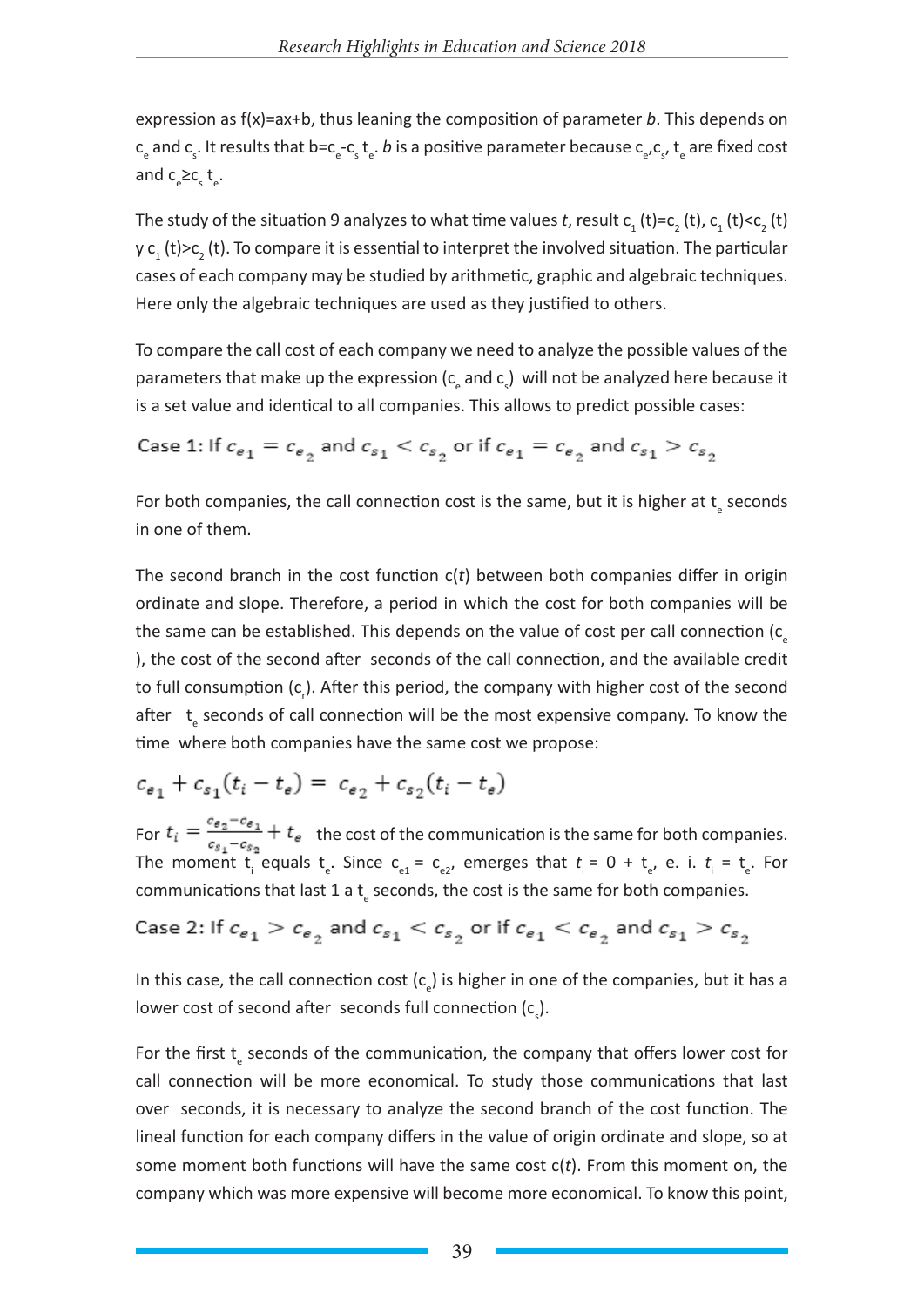we propose:

$$
c_{e_1} + c_{s_1}(t_i - t_e) = c_{e_2} + c_{s_2}(t_i - t_e)
$$

For  $t_i = \frac{e_{\frac{p_i}{2}} - e_i}{r} + t_e$ . the cost of the communication for both companies is the same. Thus , t<sub>i</sub> > t<sub>e</sub>, since if the quotient sign  $\frac{c_{g_2}-c_{g_1}}{c_{g_2}-c_{g_1}}$ . For  $c_{e_1} > c_{e_2}$  and  $c_{s_1} > c_{s_2}$  or for  $c_{e_1} > c_{e_2}$  and  $c_{s1} > c_{s2}$ , is always positive.

For those calls that last more than  $t_i$ , the most economical company will be the one that has the highest call connection cost.

Case 3: If  $c_{e_1} > c_{e_2}$  and  $c_{s_1} = c_{s_2}$  or if  $c_{e_1} < c_{e_2}$  and  $c_{s_1} = c_{s_2}$ 

In this case, for communication until seconds the company that has lower call connection cost will be more economical. For communications with duration higher than seconds, we consider the lineal function of the cost function . This function between these two companies differ in origin ordinate but they have the same slope, so the most economical company will be the one that has the lowest call connection cost.

Case 4: If 
$$
c_{e_1} < c_{e_2}
$$
 and  $c_{s_1} < c_{s_2}$  or if  $c_{e_1} > c_{e_2}$  and  $c_{s_1} > c_{s_2}$ 

In this case, for communications that last are under  $t_{\rm e}$  seconds, the company which has higher call connection cost  $(c_{e})$  will be the one which has higher communication cost.

For communications that last over  $t_{\text{e}}$  seconds, the cost functions involved differ in origin ordinate and slope, so it is necessary to know if there exists a point where the communication cost is the same for both companies. To know this point, we set out:

$$
c_{e_1} + c_{s_1}(t_i - t_e) = c_{e_2} + c_{s_2}(t_i - t_e)
$$

To  $t_i = \frac{t_i}{c_i - c_i} + t_e$  the communication cost for both companies is the same. Here, t<sub>i</sub> $lt_i$ <sub>e</sub>, because if the quotient sign  $\frac{ve_2-ve_1}{ce_1-ce_2}$  is analyzed to  $c_{e1}$ > $c_{e2}$  and  $c_{s1}$ > $c_{s2}$  or to  $c_{e1}$ > $c_{e2}$ and  $c_{s1} > c_{s2}$  is always negative. The two functions intersect in a point where  $t_i < t_e$ . This is impossible for the valuation type proposed. Therefore, after t<sub>a</sub> seconds of call connection establishment, the communication will be more economical for that company which has lower seconds cost.

From this analysis it is worth asking:" How long  $t_{\rm e}$  will this comparison go on?" It is necessary to consider the available credit to full consumption since some companies modify the call connection and second cost as more credit is required. This is the case of Company 1 plan. Thus, the comparison will be possible until the lower value between  $\left|\frac{c_{r_1}-c_{\varepsilon_1}}{c_{\varepsilon_1}}+t_{\varepsilon}\right|$  and  $\left|\frac{c_{r_2}-c_2}{c_{\varepsilon_2}}+t_{\varepsilon}\right|$ .

Another typical situation that can emerge of the above study is: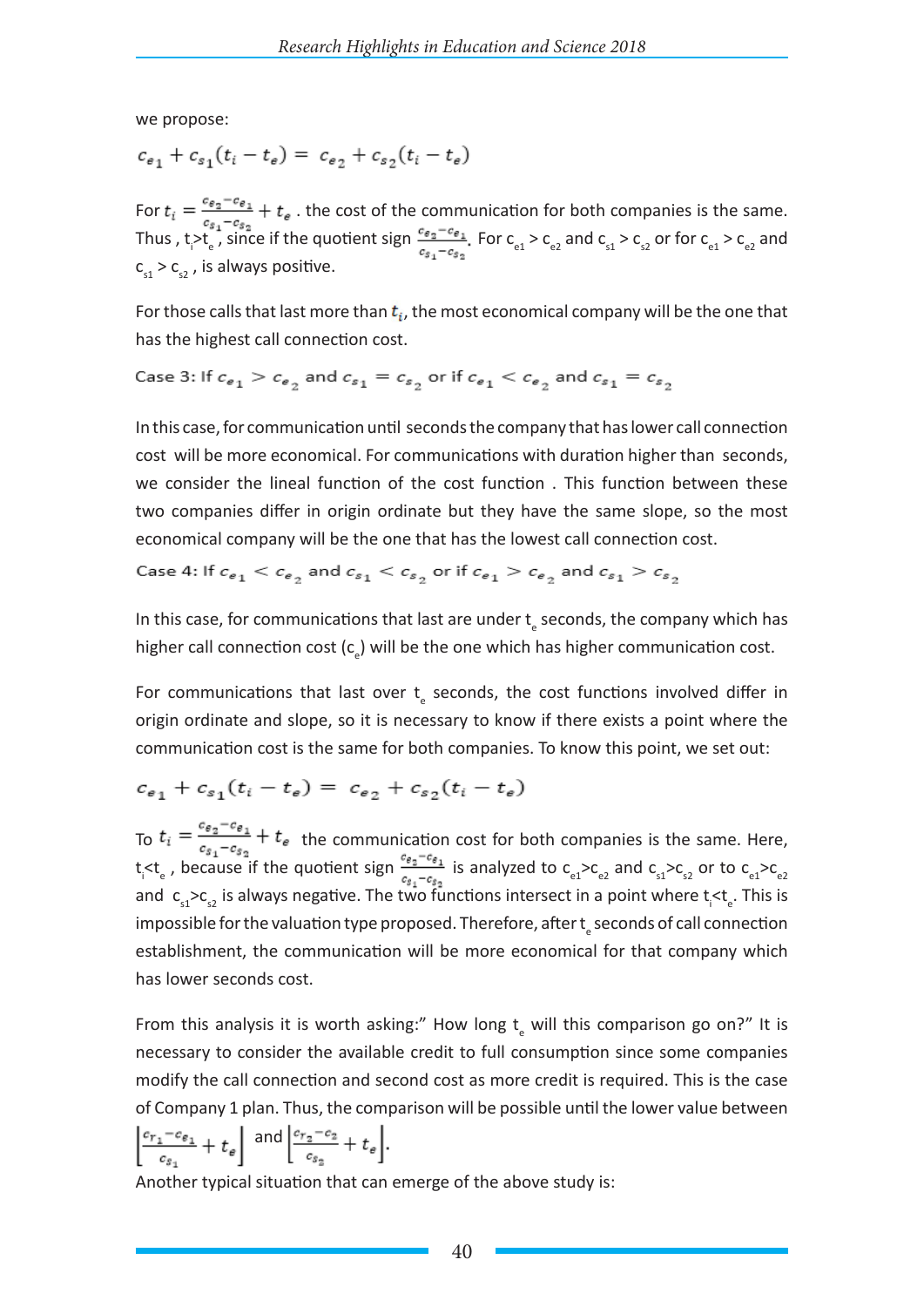# **Situation 10**

# What is the cost of a second?

To answer this question, it is necessary to analyze the information given by the cell company instead of an immediate answer from the fee tables.

The average cost of  $t$  seconds call can be represented thus:

$$
c_m(t) = \begin{cases} \n\frac{c_e}{t} & \text{si } 1 \le t \le t_e\\ \n\frac{c_e + c_s(t - t_e)}{t} & \text{si } t_e + 1 \le t \le \left\lfloor \frac{c_r - c_e}{c_s} + t_e \right\rfloor \n\end{cases}
$$
\n
$$
Dom(f) = \left\{ t \in \mathbb{N}/1 \le t \le \left\lfloor \frac{c_r - c_e}{c_s} + t_e \right\rfloor \right\}
$$

The expression c<sub>m</sub> (*t*) corresponds to a function defined by two branches. Each branch corresponds to rational functions.

The Study of situation 10 leads to the analysis of rational function. In particular, the study of what value the function tends to as time goes by. This implies the analysis functional asymptote and the deepening in the study of the relation between call duration and  $c_m$ (*t*). For this reason, the following situation is studied.

# **Situation 11**

# How do call duration and  $c_m$  (*t*) relate?

The average cost  $c_m$  (*t*) decreases for any time *t* of call duration because the call connection cost (c<sub>e</sub>) and the second cost (c<sub>s</sub>) are positive and  $c_e>c_s t_e$ . This means that the longer the call, the lower the average cost.

For calls that last between 1 and t<sub>e</sub> seconds, the function  $c_m(t)$  )=  $\frac{v}{t}$  is considered. Using the first derivate it is possible to verify that this function decreases as *t* increases. If *t* increased indefinitely, the average cost would be closer to zero.

However, this is limited for the companies study case because *t* E N so 1≤*t*≤*t*<sub>e</sub>. On the other hand, the function has a vertical asymptote and this is verified resourcing to the study of function limit when tends to zero.

Using the same techniques as in the previous case, for calls longer than  $t_{\text{e}}$  the function has a horizontal aymptote  $y = c_s$  (This can be demonstrated by studying the function limit when t→∞)) This means that for communications longer than  $t_{e}$  seconds the price per second is close to (c<sub>s</sub>).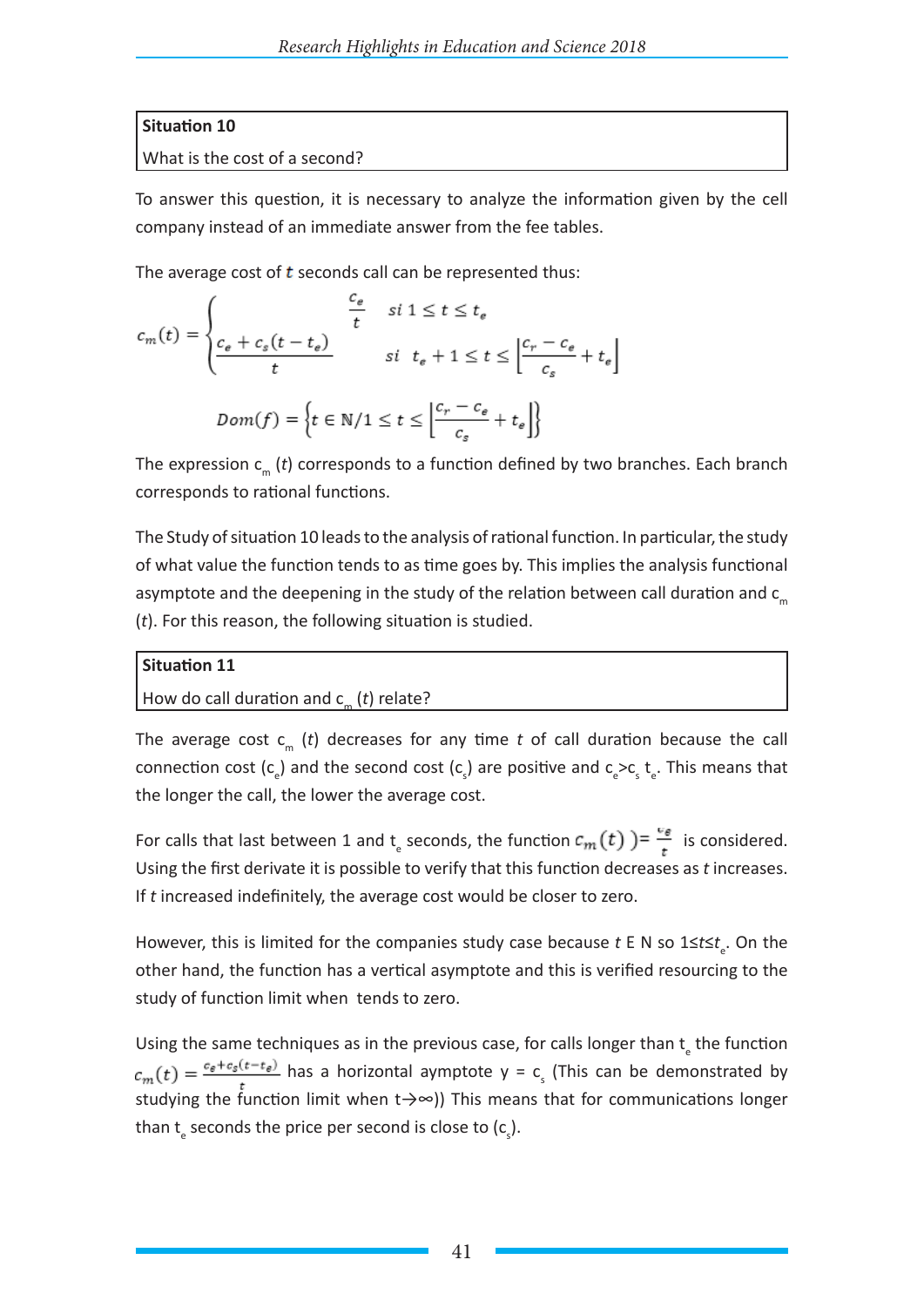The study does not stop here. The companies offer ways of payment such as prepaid or monthly fee. Likewise, same companies offer additional cost to fee depending on the call distance.

This study focuses on analyzing the call connection cost, however we should come back to the initial situation. It is necessary to suppose situations such as: If a person did not have cell company, which one should he choose? If a person had the cell company, should he opt for a better company or the plan within the same company?

As synthesis of the study I propose the following situation:

# **Situation 12**

Cell company user is dissatisfied with his hired plan. Write a report that allows the user to take a decision bearing in mind his possible needs.

# **Conclusion**

In this work, the essential characteristics of a didactic device are described. This didactic device allows to make gesture typical of the research pedagogy. The initial situation addresses a current situation that is of social interest. The study allows to re-find the usefulness of the different mathematical praxeologies and link them to the study of a real situation, giving answer to questions such as: How to use functions to real problems? How to choose the most economical fee to talk by cell phone? How to compare cell company fees? The study also allows to understand the ways cell companies charge and the fact that we can always talk  $\mathsf{t}_\varepsilon$  seconds because the companies charge this minimum fee although the communication is shorter.

In particular, the study of the initial situation leads to rediscover the functionality of mathematical praxeologies as: descriptive statistic, constant function, lineal function, rational function, function defined by branch, roof function, floor function, estimation by round and truncation, lineal equations and inequations, system of lineal equations, continuous and discrete of function, limit and continuity of function. The development of this didactic device in current conditions at high school in Argentine requires to go across praxeologies studied in different years and to introduce praxeologies that are absent in the curricular design.

In this work, the study of algebraic techniques was deepened. However, graphics and arithmetic techniques can also be applied. The graphic technique allows not only to contrast information obtained by arithmetic or algebraic techniques, but also to obtain information to start its interpretation that will be contrasted with other techniques after wards.

In relation with the gestures of the research pedagogy that may operate in the situation study, the following ones are the most relevant. The management of the didactic device can generate a rich set of questions, which is a fundamental gesture of research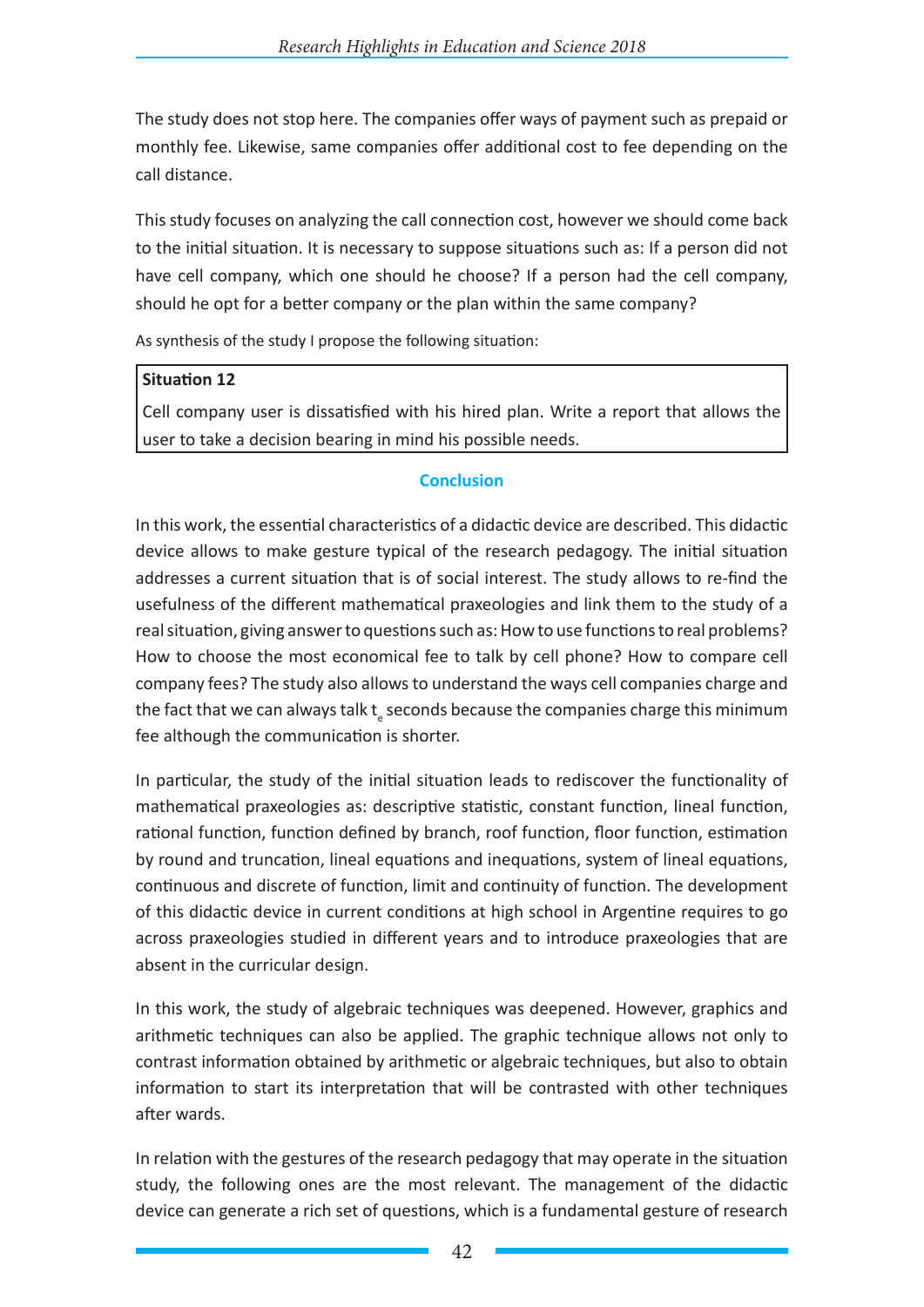pedagogy: The study and research dialectic. In this study, the formulation of questions has vital importance.

The media and middle dialectic is another gesture that could come into play with the proposal. The formulation of question by the community and the information provided by several media (mathematics book, web page of the companies, internet, etc.) will contribute to the middle and provide an answer to the initial situation.

In this study the dialectic of getting in-and-out of topic would also be present. So, giving answer to some questions requires to deepen several mathematical notions. Linked to this dialectic, it is necessary to analyze what knowledge is appropriate to solve the questions and how it is deepened. The grey level must be regulated because some praxeologies are studied without the depth expected by the scholar culture.

On the other hand, the teacher´s role is fundamental to progress and hold the problematization of the initial situation. The teacher must become omniscient so that the student can assume the responsibility of making questions and searching for the answers, proposing and studying concrete situations. The answers must be validated by the experience and knowledge of the students and the check between the work groups and the teacher. This addresses the individual and group dialectic.

Some experimentations of the didactic device with mathematics teacher training (Corica and Otero, 2016) give evidence about the conditions that affect the economy and ecology at current high school in Argentine.

#### **Reference**

- Chevallard, Y. (1999). L'analyse des pratiques enseignantes en théorie anthropologique du didactique. *Recherches en Didactique des Mathématiques*, 19/2, 221-266.
- Chevallard, Y. (2007). Passé et présent de la théorie anthropologique du didactique. Recovered of: http://yves.chevallard.free.fr
- Chevallard, Y. (2013a). Enseñar Matemáticas en la Sociedad de Mañana: Alegato a favor de un contraparadigma emergente. *Journal of Research in Mathematics Education, 2 (2),* 161-182.
- Chevallard, Y (2013b). Éléments de didactique du développement durable. *Leçon3.* Recovered of: http://yves.chevallard.free.fr/spip/spip/IMG/pdf/Didactiquedu-DD-2012-2013-3.pdf
- Chevallard, Y. (2017). ¿Por qué enseñar matemáticas en secundaria? Una pregunta vital para los tiempos que se avecinan. *La Gaceta de la RSME*, 20 (1), 159–169.